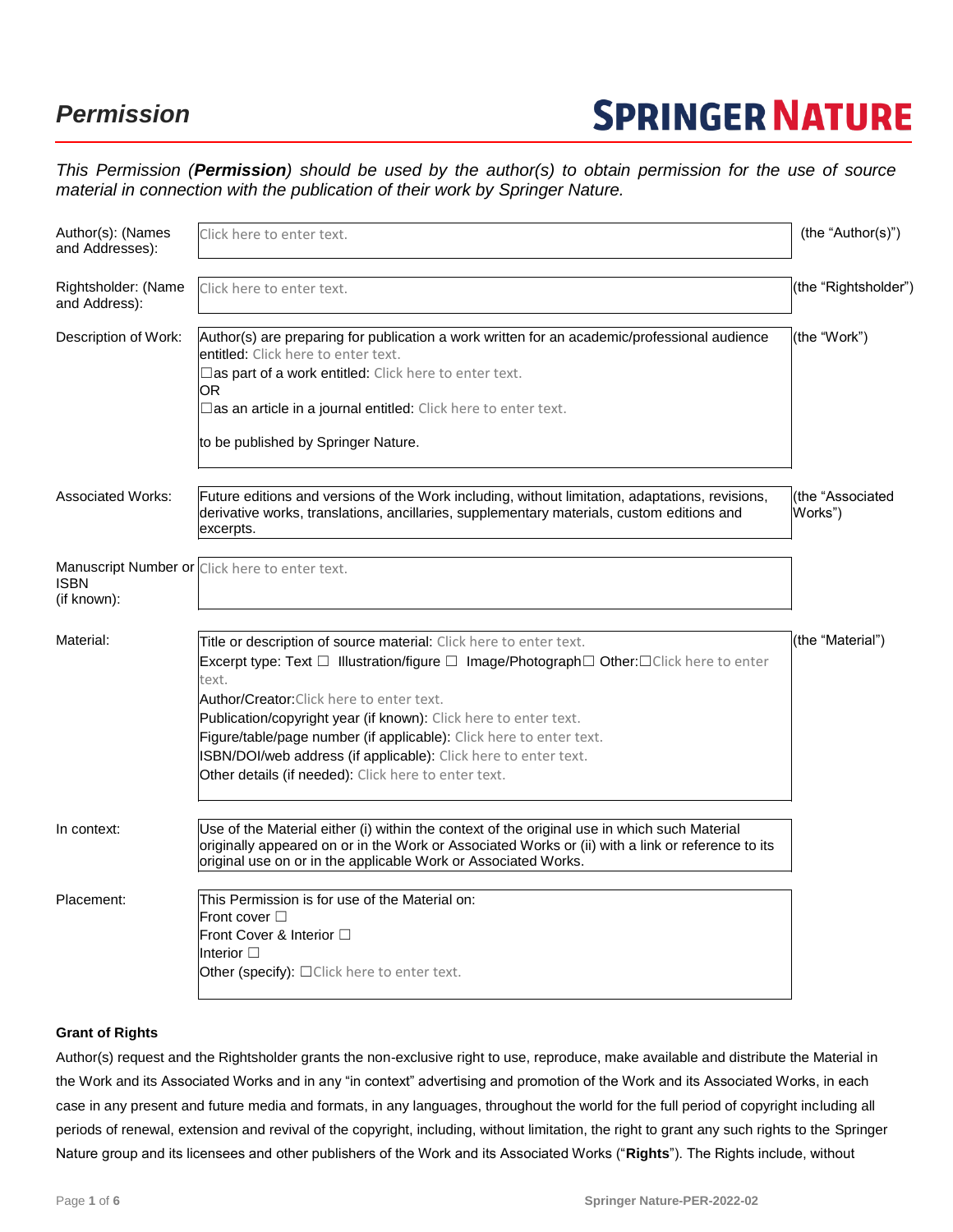limitation, the right to reproduce, publish, distribute, broadcast and disseminate the Contribution as featured in the Material in the Work and its Associated Works in any other product or service such as databases or data networks or search engines (commercial or otherwise), in print and electronic form (including offline and online use, push or pull technologies), the right to transmit, archive, store, publicly present the Contribution as featured in the Material in the Work and its Associated Works and to make it publicly accessible (specifically via the internet, including social media). It also includes the right to use the Contribution as featured in the Material in the Work and its Associated Works for display and storage on any and all stationary or portable end-user devices, e.g. text readers, audio-, video- or interactive devices, and for use in multimedia and/or interactive versions as well as for advertising and recruiting efforts.

## **Rights to edit**

The Rights include the right to amend the Material for the purposes of colour correcting and other enhancements, rearranging, resizing or otherwise reformatting the Material in the Work and its Associated Works.

## **No obligation to publish**

Nothing in this Permission shall obligate the publisher to publish or use the Material.

## **Open Access Licence**

*For Open Access Works only:*At the selection of the Author, the Work and its Associated Works may be made available only or additionally as an open access product and therefore the Author(s) request and the Rightsholder grants to the Author(s), the right to, and to grant to Springer Nature, its licensees and other publishers, the right to publish the Contribution as featured in the Material in the Works and its Associated Works under a Creative Commons licence including the CCBY license (which includes an obligation for the correct attribution and credit of the Material, and allows others to copy, distribute, transmit and remix the Material provided that they comply with the attribution obligation).

## **Acknowledgement**

The source, authorship and ownership of the Material shall be acknowledged in the Work as follows: "Reproduced from [*work*] by [*author*] with permission from [*name of owner*]"

## **Intellectual Property Rights**

The Rightsholder confirms that:

(a) (i) it is the sole owner of the Rights (subject only to (b) below); (ii) it is free to grant the Rights; (iii) use of the Rights shall not infringe the rights of any other person or be otherwise unlawful; and (iv) statements in the Material asserted as fact are true or based upon generally accepted professional research practices; and

(b) it has obtained signed release(s) in respect of any third party rights including, without limitation, from any identifiable individuals featured in the Material, and shall supply copies of such release(s) to the Author(s) if requested.

## **General**

For good and valuable consideration, the receipt and sufficiency of which is now acknowledged, the Rightsholder and the Author(s) have agreed to the legally binding terms above. No fee or other moneys shall be payable by Springer Nature, its licensees or other publishers.

This Permission contains all the terms and conditions relating to the Rights granted.

This Permission shall be subject to the applicable law set out below in respect of the Rightsholder's country of residence, and the Rightsholder and the Author(s) agree to submit to the corresponding jurisdiction as listed below: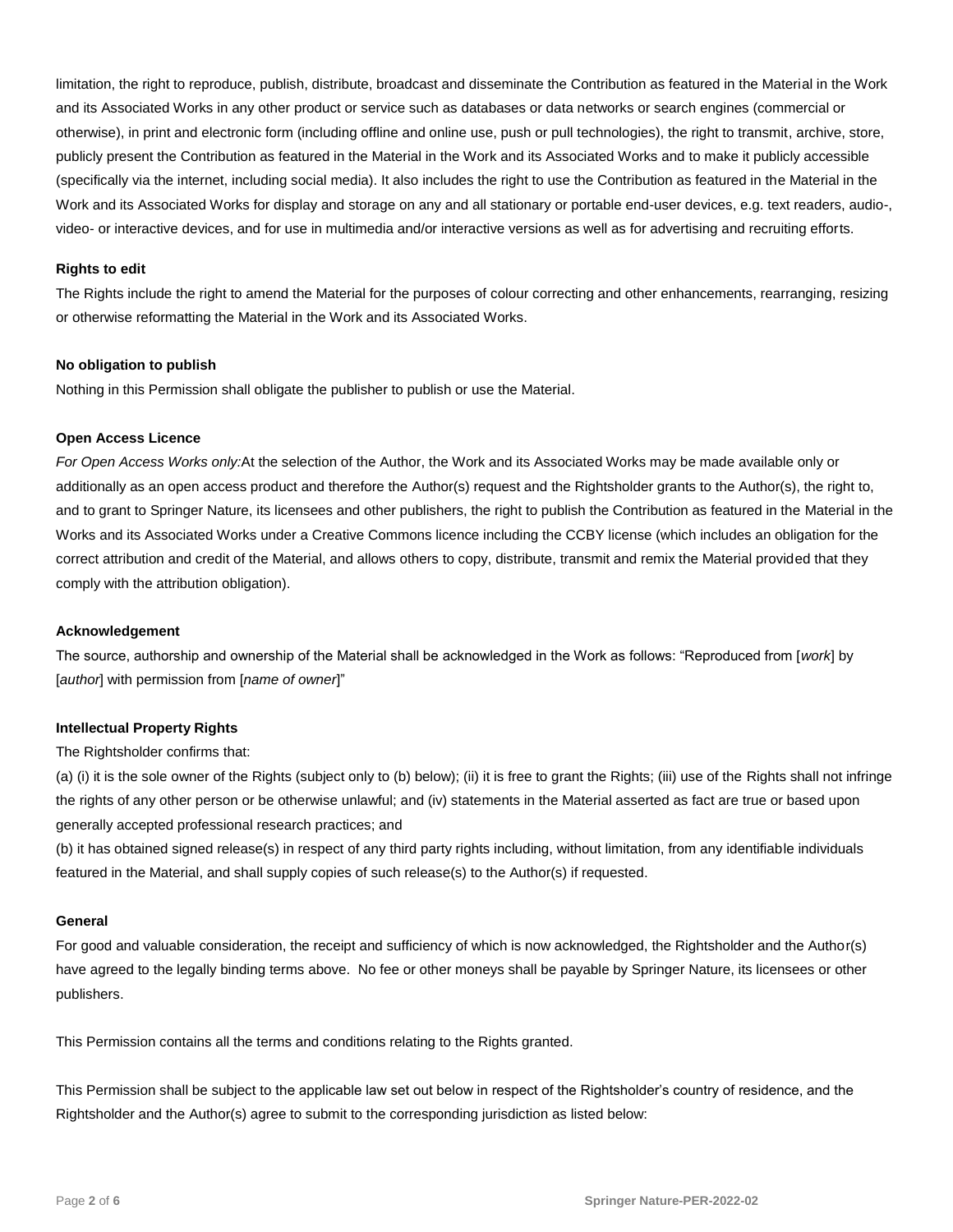| <b>Country of Residence</b>                                   | <b>Applicable Law</b>                                                                                                                                                           | <b>Jurisdiction</b>                                                                                                                                                                                                                                                                                                                                    |
|---------------------------------------------------------------|---------------------------------------------------------------------------------------------------------------------------------------------------------------------------------|--------------------------------------------------------------------------------------------------------------------------------------------------------------------------------------------------------------------------------------------------------------------------------------------------------------------------------------------------------|
| <b>United Kingdom</b>                                         | <b>England and Wales</b>                                                                                                                                                        | <b>England and Wales</b>                                                                                                                                                                                                                                                                                                                               |
| <b>EEA</b>                                                    | <b>Federal Republic of Germany</b>                                                                                                                                              | Munich, Federal Republic of Germany                                                                                                                                                                                                                                                                                                                    |
| Switzerland                                                   | Switzerland                                                                                                                                                                     | Courts of Zurich, Switzerland                                                                                                                                                                                                                                                                                                                          |
| Asia-Pacific (excluding Australia<br>and New Zealand)         | Singapore                                                                                                                                                                       | Arbitration in Singapore administered by the<br>Singapore International Arbitration Centre<br>(SIAC) in accordance with the Arbitration Rules<br>of SIAC for the time being in force. The<br>language of the arbitration shall be English. The<br>decision of the arbitrator shall be final and may<br>be used as a basis for judgment in any country. |
| United States and Canada                                      | State of New York, USA                                                                                                                                                          | New York, USA                                                                                                                                                                                                                                                                                                                                          |
| Australia and New Zealand                                     | State of Victoria, Australia or New<br>Zealand, as applicable.                                                                                                                  | Courts of Melbourne, Australia or New Zealand,<br>as applicable.                                                                                                                                                                                                                                                                                       |
| Any other country not expressly<br>included in the above list | The governing law of the Author(s)'s<br>publishing contract with Springer<br>Nature.<br>Insert the governing law from your<br>publishing contract: Click here to<br>enter text. | The jurisdiction of the Author(s)'s publishing<br>contract with Springer Nature.<br>Insert the jurisdiction from your publishing<br>contract: Click here to enter text.                                                                                                                                                                                |

## **The Author and the Rightsholder agree to the above terms and conditions by signing and returning this Permission**

| Author:              |                           |                                                             |                           |
|----------------------|---------------------------|-------------------------------------------------------------|---------------------------|
| Signature:           |                           | Print Name:                                                 | Click here to enter text. |
| Date:                | Click here to enter text. | Duly authorised for<br>and on behalf of:<br>(if applicable) | Click here to enter text. |
| <b>Rightsholder:</b> |                           |                                                             |                           |
| Signature:           |                           | Print Name:                                                 | Click here to enter text. |
| Date:                | Click here to enter text. | Duly authorised for<br>and on behalf of:<br>(if applicable) | Click here to enter text. |

## *Please keep this copy for your records*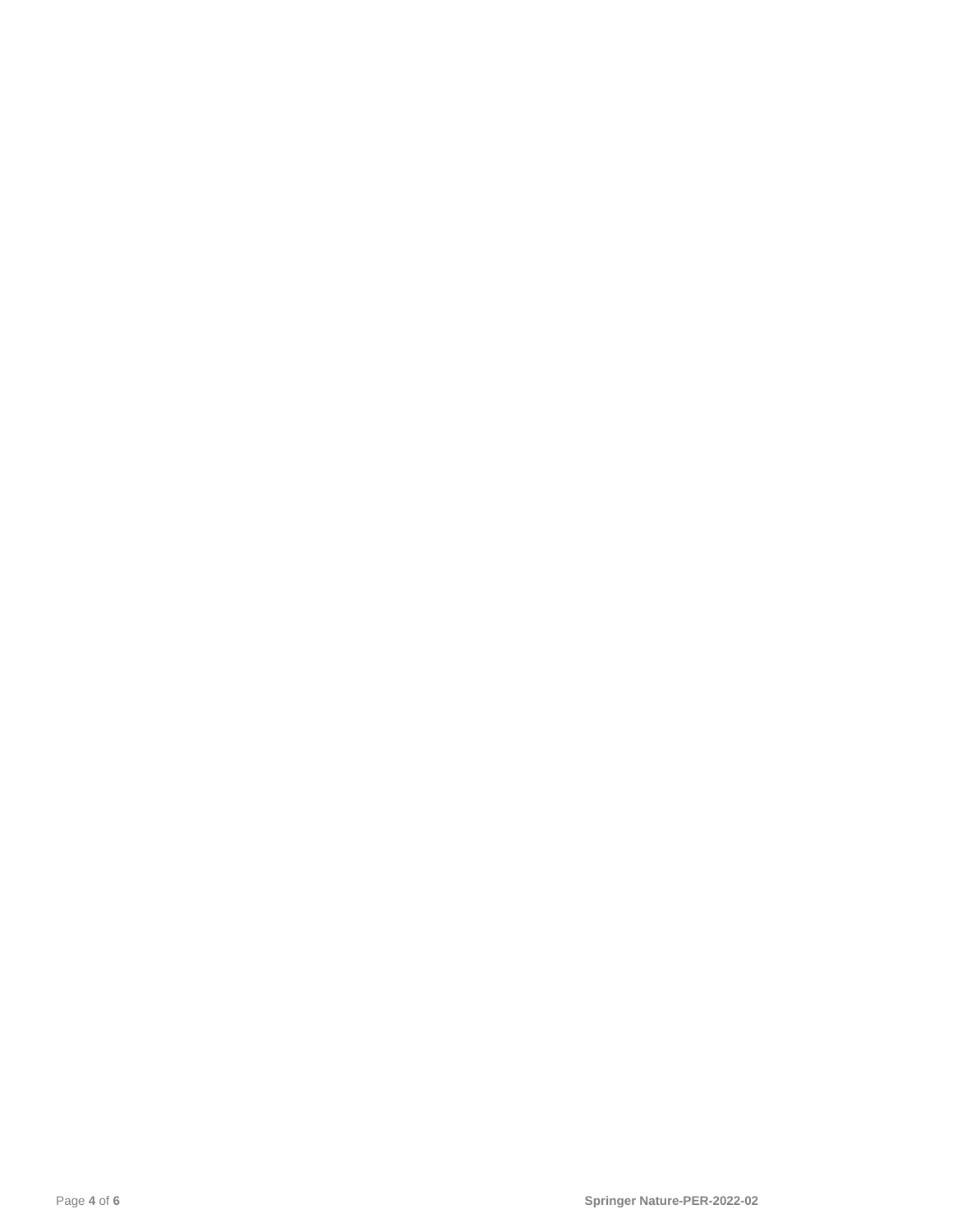## **PRIVACY NOTICE**

By means of this Release, the Author(s) (as specified in the Release; "I") want to inform you about the processing of your Personal Data necessary for the fulfilment of your Release. Below you will find information on what kind of Personal Data will be collected from you, how it is used, for which purposes it is used, with whom it is shared and which rights you have regarding the Processing of your Personal Data under the General Data Protection Regulation ("GDPR").

## **1. Definitions**

**Personal Data:** means any information relating to a natural person who can be identified, directly or indirectly, in particular by reference to an identifier such as a name, an identification number, location data, or an online identifier.

**Processing**: means any operation which is performed on Personal Data, such as collection, recording, organising, structuring, storing, adaptation or any kind of disclosure or other use.

## **2. Purposes of Processing**

In this section, you will be informed about the Personal Data the Author(s) Process, the Purposes they use the Personal Data for and the legal bases for the Processing of your Personal Data. In order to fulfil the Release, it is necessary to transfer your Personal Data to a publisher of the Springer Nature Group and its licensees and other publishers, where the Work and its Associated Works including the Material and your Contribution will be published (se[e 3](#page-4-0) below). Thus, the Author(s) also inform you about the Processing by such publishers.

- 2.1 **General information concerning you** (e.g. your name, address, sex and age as well as in some cases bank information and information regarding the paid remuneration) will be Processed as far as necessary for carrying out the Release, particularly for the preparation and the publication of the Work and its Associated Works written for an academic/professional audience. The legal basis for this processing activity is Art. 6 (1) 1 lit. b GDPR, or, as the case may be, a provision in national law allowing the processing for journalistic purposes or the purpose of academic, artistic or literary expression.
- 2.2 **Information relating to the Material and your Contribution** (e.g. transcripts, your photograph, film images/recordings, voice and sound recordings or other identifiable footage and copies of this material) will be Processed as far as necessary for carrying out the Release and fulfil promotional and advertising needs in accordance with the Release, particularly for the preparation and the publication of the Work and its Associated Works written for an academic/professional audience. The legal basis for this processing activity is Art. 6 (1) 1 lit. b GDPR, or, as the case may be, a provision in national law allowing the processing for journalistic purposes or the purpose of academic, artistic or literary expression.
- 2.3 **Information concerning you or relating to the Material and your Contribution** (e.g. transcripts, your photograph, film images/recordings, voice and sound recordings or other identifiable footage and copies of this material) will be Processed as far as necessary for compliance with a legal obligation (e.g. tax law requirements). The legal basis for this processing activity is Art. 6 (1) 1 lit. c GDPR, or, as the case may be, a provision in national law allowing the processing for journalistic purposes or the purpose of academic, artistic or literary expression.
- 2.4 **Information concerning you or relating to the Material and your Contribution** (e.g. transcripts, your photograph, film images/recordings, voice and sound recordings or other identifiable footage and copies of this material) will be Processed as far as necessary for the establishment, exercise or defence of legal claims. The legal basis for this processing is the legitimate interest in being able to exercise the rights under the Release and the defence against any legal claims in conjunction with this Agreement (Art. 6 (1) 1 lit. f GDPR), or, as the case may be, a provision in national law allowing the processing for journalistic purposes or the purpose of academic, artistic or literary expression.

## <span id="page-4-0"></span>**3. Data Transfer and Disclosure**

As far as required for the performance of the Release, particularly for the publication of the Work and its Associated Works written for an academic/professional audience, your Personal Data will be transferred to a publisher of the Springer Nature Group, their respective agents and licensees and other publishers of the Work and its Associated Works. The legal basis for